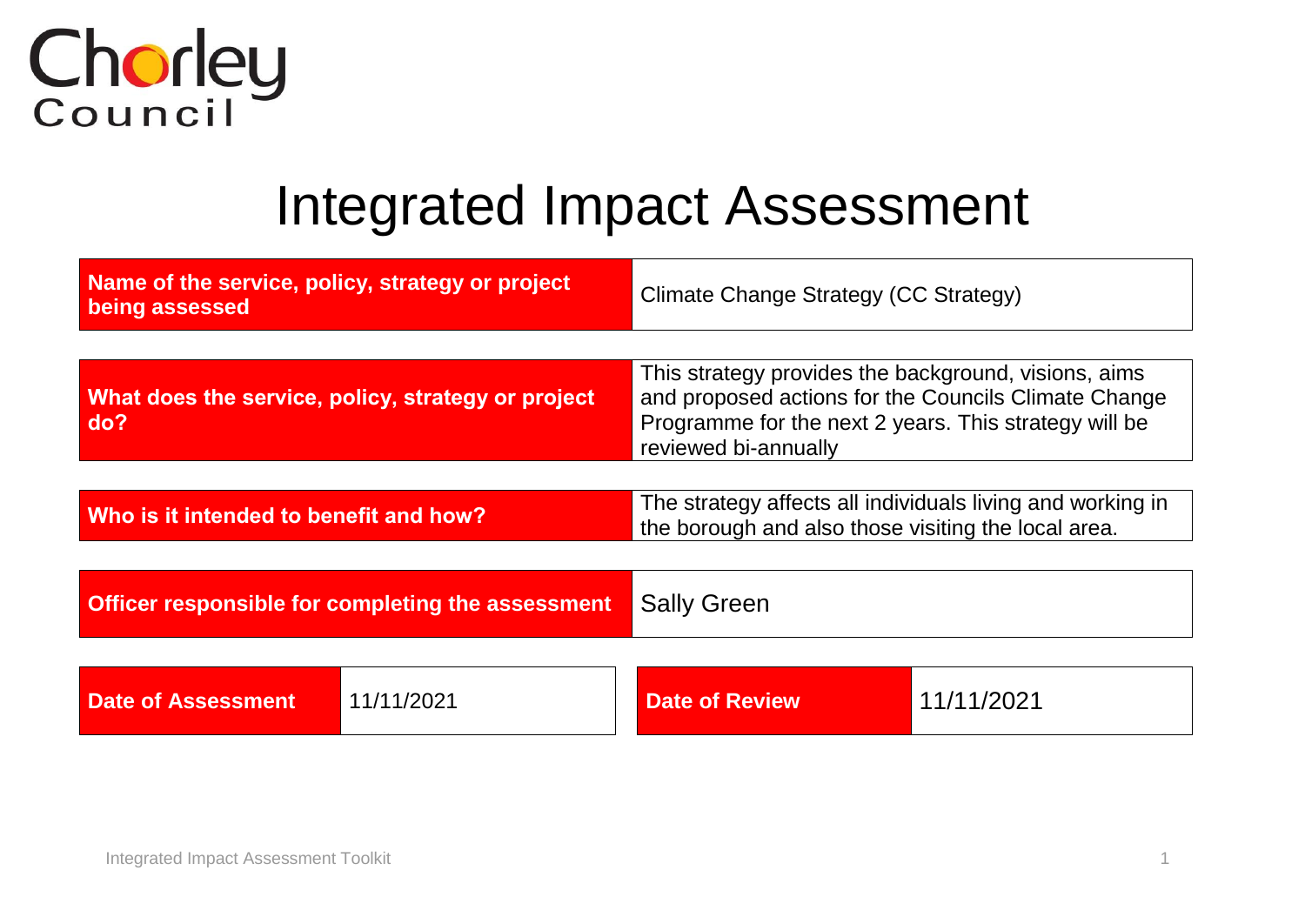| <b>Equality Impact Assessment</b>                                                                                                                                          | <b>Yes</b>                |   |   | <b>No</b> | <b>Evidence</b>                                                                                                                                                                                                                                                                                                                                                                                                                                                                                                                                                                                                                                                 | <b>Further action required</b>                                                                                                                    |
|----------------------------------------------------------------------------------------------------------------------------------------------------------------------------|---------------------------|---|---|-----------|-----------------------------------------------------------------------------------------------------------------------------------------------------------------------------------------------------------------------------------------------------------------------------------------------------------------------------------------------------------------------------------------------------------------------------------------------------------------------------------------------------------------------------------------------------------------------------------------------------------------------------------------------------------------|---------------------------------------------------------------------------------------------------------------------------------------------------|
| Have consultations with relevant<br>groups, organisations or individuals<br>indicated that this particular activity<br>will create problems which are<br>specific to them? |                           |   |   | X         | The climate change programme within the CC<br>Strategy was originally developed by members at<br>Overview and Scrutiny Task Group. The Strategy<br>considers the effects of climate change at a<br>Chorley specific level ie flooding, job creation.<br>Specific actions include the creation of<br>businesses and resident networking groups and<br>to support community run groups                                                                                                                                                                                                                                                                            | The Strategy will go out to public<br>consultation upon approval to consult at<br>Executive Cabinet to inform the<br>implementation of priorities |
| What potential impact does this activity make to:                                                                                                                          |                           |   |   |           |                                                                                                                                                                                                                                                                                                                                                                                                                                                                                                                                                                                                                                                                 |                                                                                                                                                   |
|                                                                                                                                                                            | P                         | N | U | <b>NI</b> | <b>Evidence</b>                                                                                                                                                                                                                                                                                                                                                                                                                                                                                                                                                                                                                                                 | <b>Further action required</b>                                                                                                                    |
| Equality of opportunity amongst<br>1 <sub>1</sub><br>customers of different ages (Age)                                                                                     | $\boldsymbol{\mathsf{X}}$ |   |   |           | The CC Strategy will have no specific impact on<br>customers with different ages. In terms of projects<br>or performance measures. However, community<br>is a strategic theme of the strategy ensuring<br>residents are involved in improving their local<br>area and equality of access for all and will<br>therefore have a positive general impact to this<br>community.<br>The CC strategy has a technical level to allow it<br>to be read to a range of age groups. Specific<br>actions which promote different work to different<br>age groups include, visitations to schools,<br>community training days, and supporting a range<br>of community groups | No further action required.                                                                                                                       |
| 2. Equality of opportunity amongst with<br>or without a physical or mental<br>disability (Disability)                                                                      |                           |   |   | X         | The CC Strategy will have no specific impact on<br>those with a disability in terms of projects or<br>performance measures. However, community is a<br>strategic theme of the strategy ensuring residents<br>are involved in improving their local area and<br>equality of access for all and will therefore have a<br>positive general impact to this community.                                                                                                                                                                                                                                                                                               | No further action required.                                                                                                                       |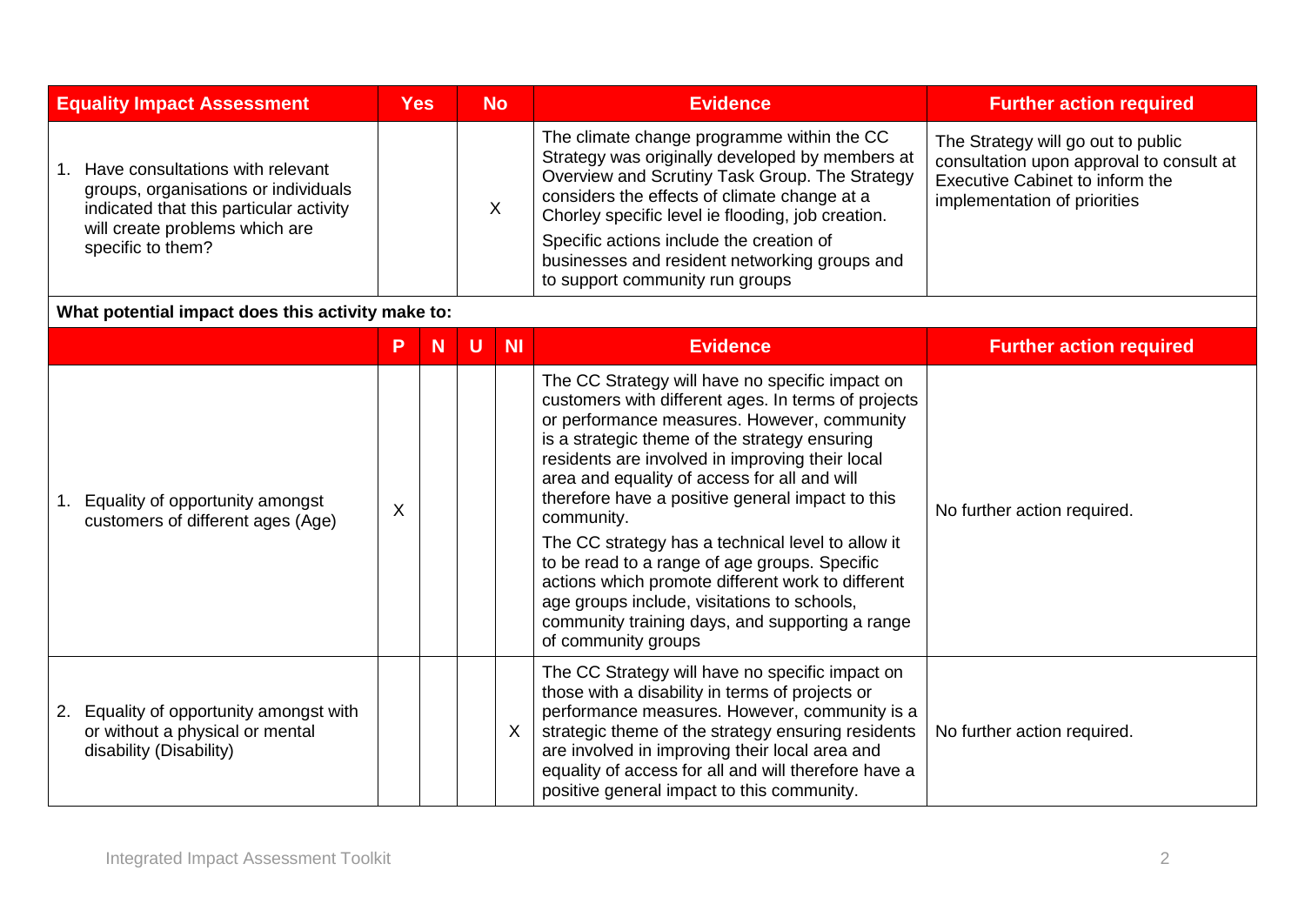| Equality of opportunity amongst<br>3.<br>customers of different gender<br>backgrounds (Gender Reassignment) |  | $\sf X$                   | The CC Strategy will have no specific impact on<br>those with of different gender backgrounds in<br>terms of projects or performance measures.<br>However, community is a strategic theme of the<br>strategy ensuring residents are involved in<br>improving their local area and equality of access<br>for all and will therefore have a positive general<br>impact to this community. | No further action required. |
|-------------------------------------------------------------------------------------------------------------|--|---------------------------|-----------------------------------------------------------------------------------------------------------------------------------------------------------------------------------------------------------------------------------------------------------------------------------------------------------------------------------------------------------------------------------------|-----------------------------|
| 4. Equality of opportunity amongst<br>customers who are pregnant or<br>parents (Pregnancy and Maternity)    |  | $\sf X$                   | The CC Strategy will have no specific impact on<br>those who are pregnant or parents in terms of<br>projects or performance measures. However,<br>community is a strategic theme of the strategy<br>ensuring residents are involved in improving their<br>local area and equality of access for all and will<br>therefore have a positive general impact to this<br>community.          | No further action required. |
| Equality of opportunity amongst<br>5.<br>customer groups of different racial<br>backgrounds (Race)          |  | $\sf X$                   | The CC Strategy will have no specific impact on<br>those of different racial backgrounds in terms of<br>projects or performance measures. However,<br>community is a strategic theme of the strategy<br>ensuring residents are involved in improving their<br>local area and equality of access for all and will<br>therefore have a positive general impact to this<br>community.      | No further action required. |
| Equality of opportunity amongst<br>6.<br>customers of different religions<br>(Religion or Belief)           |  | $\sf X$                   | The CC Strategy will have no specific impact on<br>those of different racial backgrounds in terms of<br>projects or performance measures. However,<br>community is a strategic theme of the strategy<br>ensuring residents are involved in improving their<br>local area and equality of access for all and will<br>therefore have a positive general impact to this<br>community.      | No further action required. |
| Equality of opportunity amongst<br>7.<br>customers that live in different parts<br>of Chorley (Rurality)    |  | $\boldsymbol{\mathsf{X}}$ | The CC Strategy considers the different climate<br>change effects experienced in different areas of<br>Chorley such as Town centre pollution, rural<br>flooding.                                                                                                                                                                                                                        | No further action required. |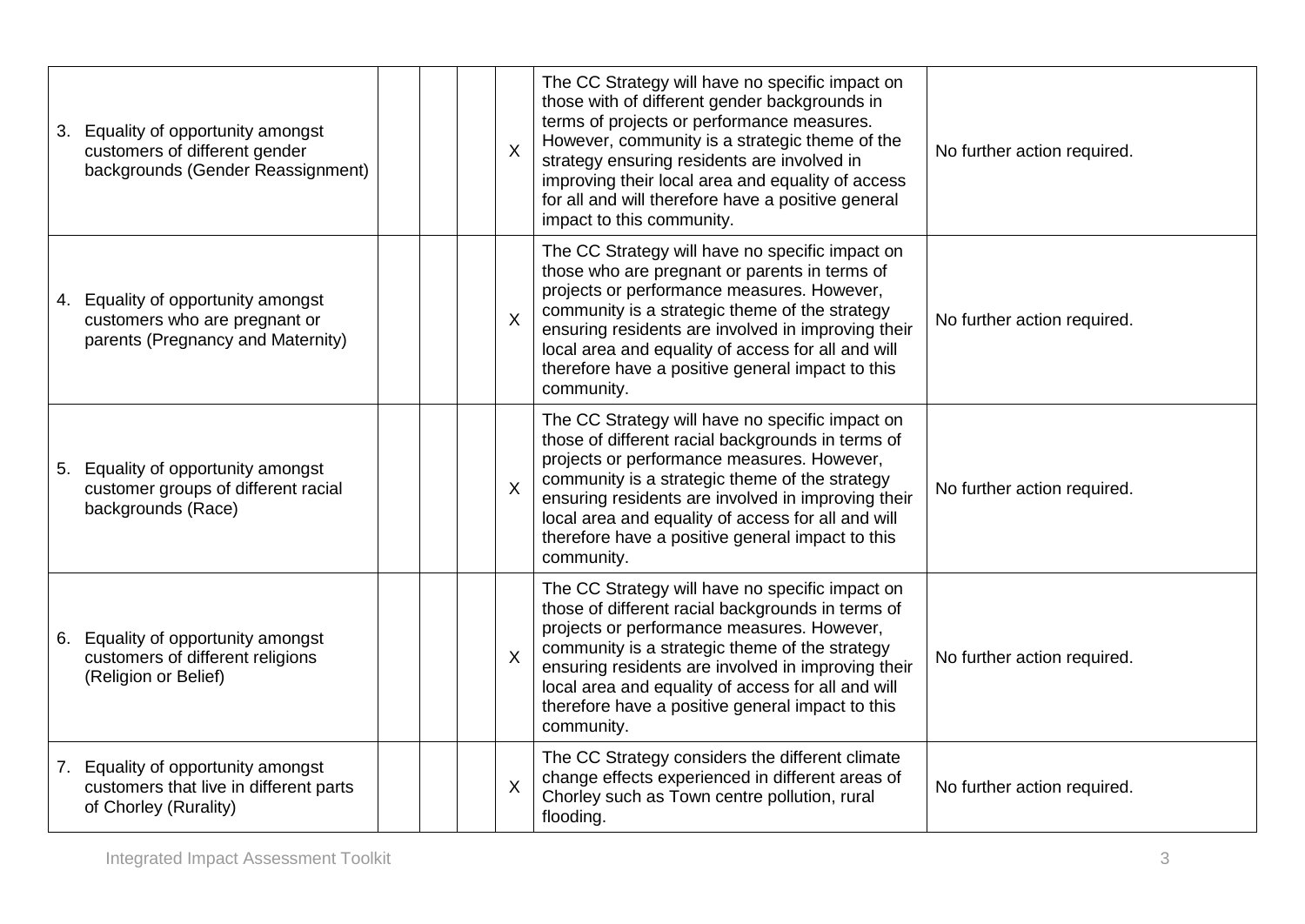|                                                                                                                                             |  |                           |    | to all residents |                           |                                                                               | Overall the cc strategy considers the different<br>environments within Chorley but the actions<br>within the programme work to improve Chorley as<br>a whole including enhanced public transport,<br>cycle and walking paths, housing stock and<br>community projects which have an equal benefit                                                                    |                                |
|---------------------------------------------------------------------------------------------------------------------------------------------|--|---------------------------|----|------------------|---------------------------|-------------------------------------------------------------------------------|----------------------------------------------------------------------------------------------------------------------------------------------------------------------------------------------------------------------------------------------------------------------------------------------------------------------------------------------------------------------|--------------------------------|
| 8. Equality of opportunity amongst male<br>and female customers (Sex)                                                                       |  | $\sf X$                   |    |                  |                           |                                                                               | The CC Strategy will have no specific impact on<br>those with different sexes in terms of projects or<br>performance measures. However, community is a<br>strategic theme of the strategy ensuring residents<br>are involved in improving their local area and<br>equality of access for all and will therefore have a<br>positive general impact to this community. | No further action required.    |
| 9. Equality of opportunity amongst<br>customers of different sexual<br>orientations (Sexual Orientation)                                    |  | $\sf X$                   |    | community.       |                           |                                                                               | The Strategy will have no specific impact on<br>those with different sexual orientation in terms of<br>projects or performance measures. However,<br>community is a strategic theme of the strategy<br>ensuring residents are involved in improving their<br>local area and equality of access for all and will<br>therefore have a positive general impact to this  | No further action required.    |
| 10. Equality of opportunity amongst<br>customers who are married or in a<br>civil partnership (Marriage and Civil<br>partnerships)*         |  | $\boldsymbol{\mathsf{X}}$ |    |                  | impact to this community. |                                                                               | The Strategy will have no specific impact on<br>those who are married or in a civil partnership in<br>terms of projects or performance measures.<br>However, community is a strategic theme of the<br>strategy ensuring residents are involved in<br>improving their local area and equality of access<br>for all and will therefore have a positive general         | No further action required.    |
| <b>Health Impact Assessment</b>                                                                                                             |  |                           | P. | <b>N</b>         | $\mathsf{U}$              | <b>NI</b>                                                                     | <b>Evidence</b>                                                                                                                                                                                                                                                                                                                                                      | <b>Further action required</b> |
| What potential impact does this activity make upon:                                                                                         |  |                           |    |                  |                           |                                                                               |                                                                                                                                                                                                                                                                                                                                                                      |                                |
| 1. Promoting healthy lifestyles for Chorley residents. For<br>the latest Health Observatory information please see the<br>data on this link |  | X                         |    |                  |                           | A key vision of the Climate<br>Change Strategy is to<br>improve the borough's | No further action required.                                                                                                                                                                                                                                                                                                                                          |                                |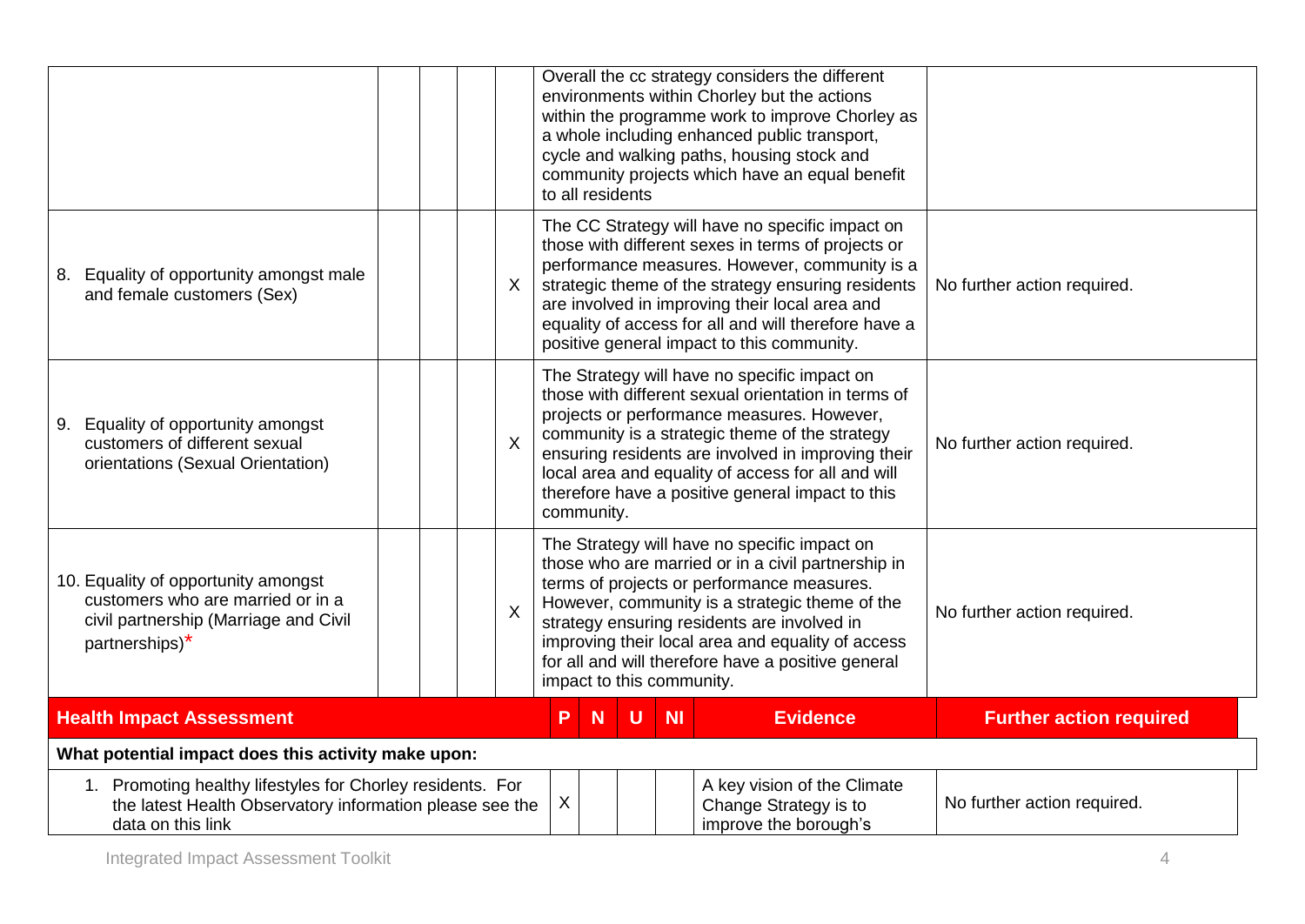| http://www.apho.org.uk/resource/item.aspx?RID=126958                                                                                                                                                                                                                               |   |  | environment and contribute to<br>the Council's evolving<br>commitment to developing a<br>strong and environmentally<br>friendly economy for future<br>generations.<br>The overall health benefits of<br>mitigating the effects of<br>climate change will support<br>this. The CC strategy notes<br>the co benefits of air quality,<br>sustainable transport and<br>nature has for promoting and<br>allowing healthy lifestyles for<br>Chorley residents.<br>Actions which will further<br>encourage it include air<br>quality monitoring, increased<br>number of electric vehicles of<br>petrol/diesel, maintaining and<br>creating walking and cycle<br>paths |                             |
|------------------------------------------------------------------------------------------------------------------------------------------------------------------------------------------------------------------------------------------------------------------------------------|---|--|----------------------------------------------------------------------------------------------------------------------------------------------------------------------------------------------------------------------------------------------------------------------------------------------------------------------------------------------------------------------------------------------------------------------------------------------------------------------------------------------------------------------------------------------------------------------------------------------------------------------------------------------------------------|-----------------------------|
| 2. Enabling residents to Start Well (pre-birth - 19) Possible<br>issues to consider are;<br>Promoting healthy pregnancy<br>Reducing infant mortality<br>Reducing childhood obesity<br>Supporting children with long term conditions<br>Supporting vulnerable families and children | Χ |  | A key vision of the Climate<br>Change Strategy is to<br>improve the borough's<br>environment and contribute to<br>the Council's evolving<br>commitment to developing a<br>strong and environmentally<br>friendly economy for future<br>generations.<br>The overall health benefits of<br>mitigating the effects of<br>climate change will support<br>this. The CC strategy notes                                                                                                                                                                                                                                                                               | No further action required. |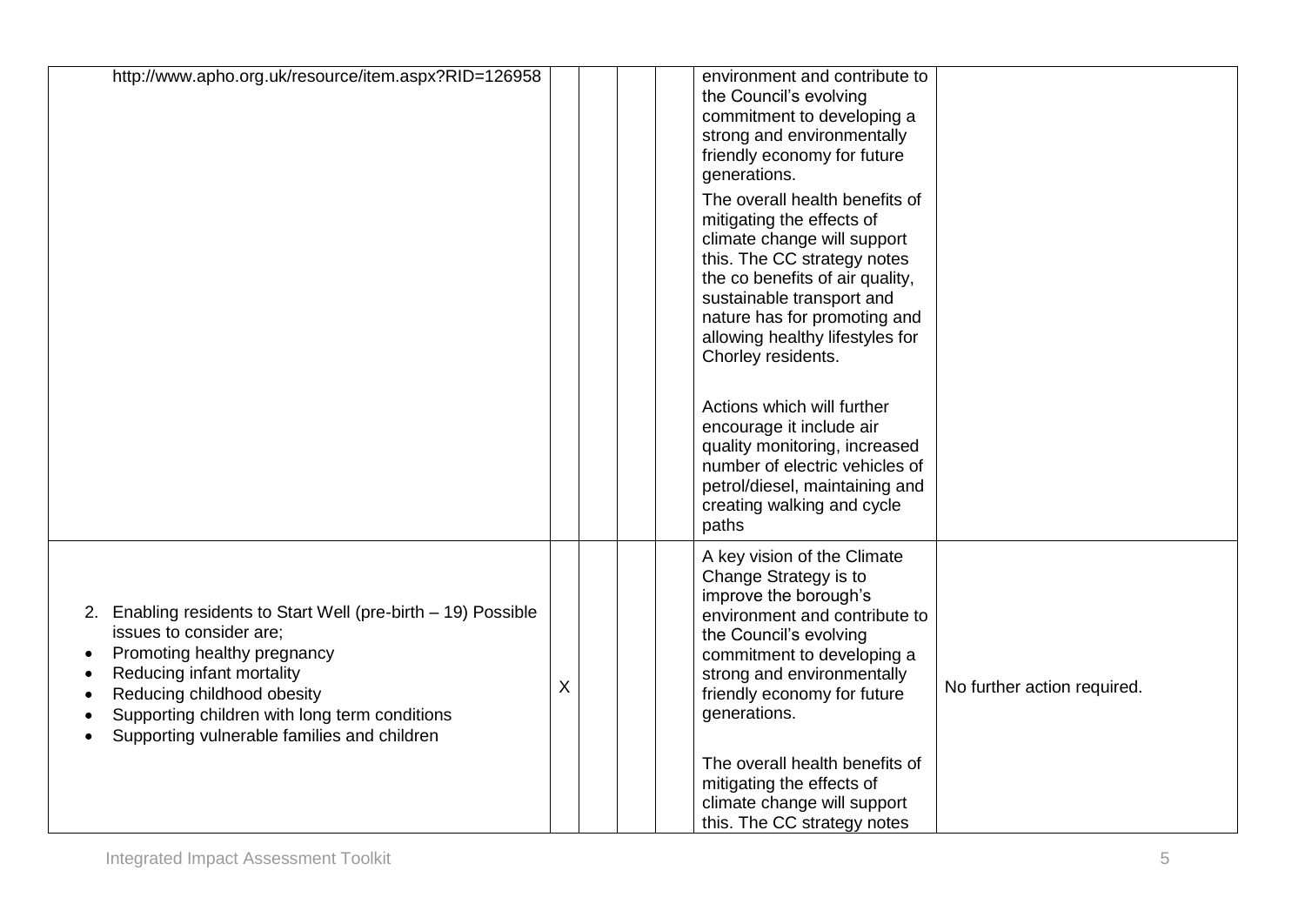|                                                                                                                                                                                                                                                                                                                               |   |  | the co benefits of air quality,<br>sustainable transport and<br>nature has for promoting and<br>allowing residents a healthier<br>lifestyle to Start Well.<br>Actions which will further<br>benefit it include air quality<br>monitoring, increased number<br>of electric vehicles of<br>petrol/diesel, maintaining and<br>creating walking and cycle<br>paths, business support and<br>community support                                                                                                                                                                                                     |                             |
|-------------------------------------------------------------------------------------------------------------------------------------------------------------------------------------------------------------------------------------------------------------------------------------------------------------------------------|---|--|---------------------------------------------------------------------------------------------------------------------------------------------------------------------------------------------------------------------------------------------------------------------------------------------------------------------------------------------------------------------------------------------------------------------------------------------------------------------------------------------------------------------------------------------------------------------------------------------------------------|-----------------------------|
| 3. Enabling residents to Live well (16 -75 years) Possible<br>issues to consider are;<br>Promoting healthy settings, healthy workforce and<br>$\bullet$<br>economic development<br>Promoting mental wellbeing and healthy lifestyles<br>Reducing avoidable deaths<br>Improving outcomes for people with learning disabilities | Χ |  | A key vision of the Climate<br>Change Strategy is to<br>improve the borough's<br>environment and contribute to<br>the Council's evolving<br>commitment to developing a<br>strong and environmentally<br>friendly economy for future<br>generations.<br>The overall health benefits of<br>mitigating the effects of<br>climate change will support<br>this. The CC strategy notes<br>the co benefits of air quality,<br>sustainable transport and<br>nature has for promoting and<br>allowing residents a healthier<br>lifestyle to Live well.<br>Actions which will further<br>benefit it include air quality | No further action required. |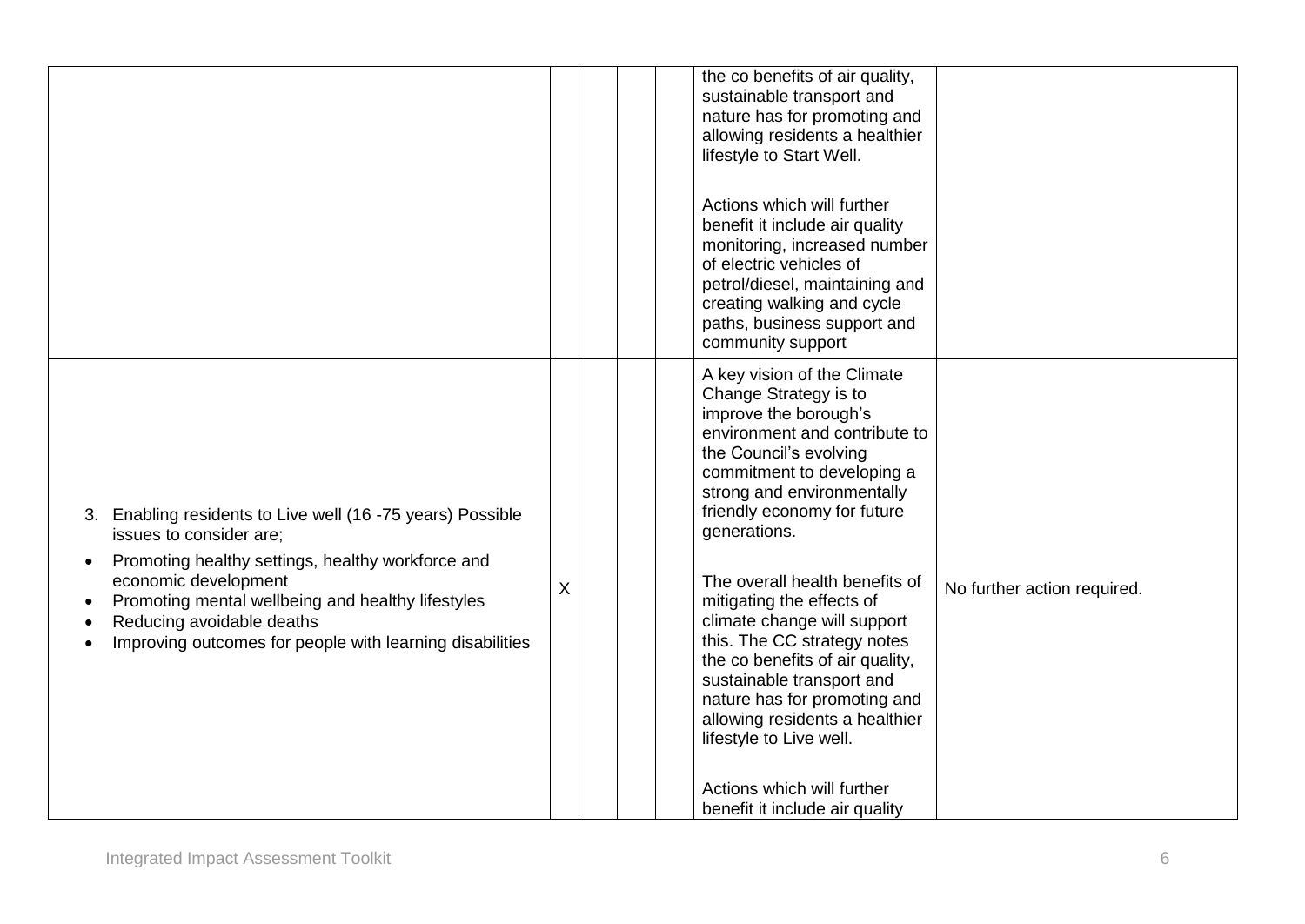|                                                                                                                                                                                                                                                                                                                         |   |  | monitoring, increased number<br>of electric vehicles of<br>petrol/diesel, maintaining and<br>creating walking and cycle<br>paths, business support and<br>community support                                                                                                                                                                                                                                                                                                                                                                                                                                                                                                                                                                                                                 |                             |
|-------------------------------------------------------------------------------------------------------------------------------------------------------------------------------------------------------------------------------------------------------------------------------------------------------------------------|---|--|---------------------------------------------------------------------------------------------------------------------------------------------------------------------------------------------------------------------------------------------------------------------------------------------------------------------------------------------------------------------------------------------------------------------------------------------------------------------------------------------------------------------------------------------------------------------------------------------------------------------------------------------------------------------------------------------------------------------------------------------------------------------------------------------|-----------------------------|
| Enabling residents to Age Well (over 65 years). Possible<br>4.<br>issues to consider are:<br>Promoting independence<br>Reducing social isolation<br>Managing long term conditions and dementia<br>Reducing emergency admissions and direct admissions<br>to residential care settings<br>Supporting carers and families | X |  | A key vision of the Climate<br>Change Strategy is to<br>improve the borough's<br>environment and contribute to<br>the Council's evolving<br>commitment to developing a<br>strong and environmentally<br>friendly economy for future<br>generations.<br>The overall health benefits of<br>mitigating the effects of<br>climate change will support<br>this. The CC strategy notes<br>the co benefits of air quality,<br>sustainable transport and<br>nature has for promoting and<br>allowing residents a healthier<br>lifestyle to Age well.<br>Actions which will further<br>benefit it include air quality<br>monitoring, increased number<br>of electric vehicles of<br>petrol/diesel, maintaining and<br>creating walking and cycle<br>paths, business support and<br>community support | No further action required. |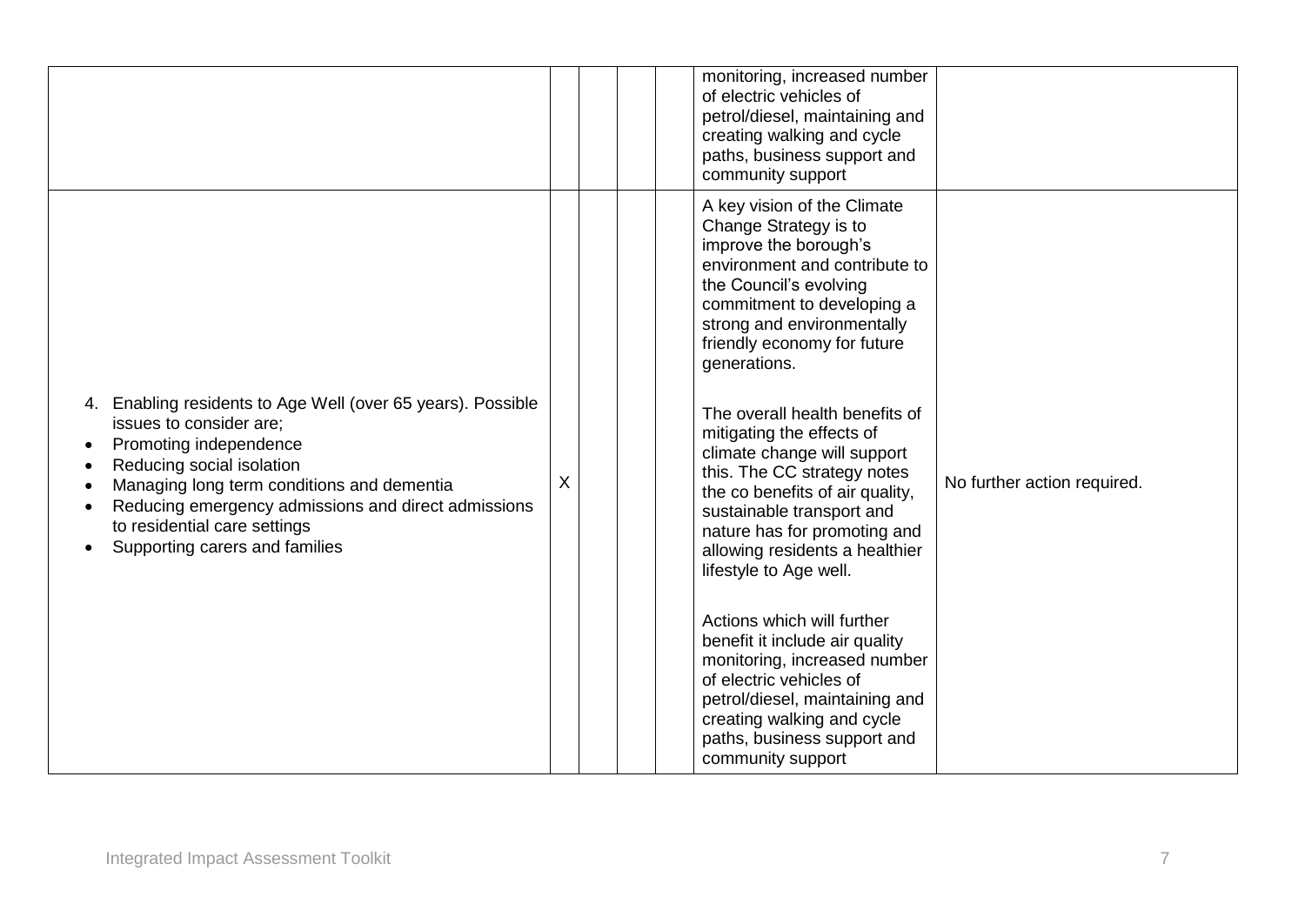| <b>Reputational Impact Assessment</b>                                                                                                                                                                                                                                                                                                                                             | P. | <b>N</b> | U | <b>NI</b> | <b>Evidence</b>                                                                                                                                                                                                                                                                                                                                                                                                                                                                       | <b>Further action required</b> |
|-----------------------------------------------------------------------------------------------------------------------------------------------------------------------------------------------------------------------------------------------------------------------------------------------------------------------------------------------------------------------------------|----|----------|---|-----------|---------------------------------------------------------------------------------------------------------------------------------------------------------------------------------------------------------------------------------------------------------------------------------------------------------------------------------------------------------------------------------------------------------------------------------------------------------------------------------------|--------------------------------|
| What potential impact does this activity make upon:                                                                                                                                                                                                                                                                                                                               |    |          |   |           |                                                                                                                                                                                                                                                                                                                                                                                                                                                                                       |                                |
| Chorley Council's reputation. Possible issues to<br>1.<br>consider are;<br>Proving to local residents that we provide value for<br>money<br>Informing and engaging with local residents<br>$\bullet$<br>Building trust and confidence in Chorley Council<br>$\bullet$<br>Improving customer satisfaction with council<br>services<br>Chorley Council's role as a community leader | X  |          |   |           | The CC Strategy is a public<br>facing document and outlines<br>the Council's Climate change<br>visions, aims, and actions<br>over the next 2 years. It is our<br>key document that<br>demonstrates our<br>commitment as a community<br>leader in mitigating climate<br>change and aims to foster<br>engagement, encourage<br>community support with and<br>showcase the Council's<br>efforts and activities. This will<br>have positive ramifications on<br>the Council's reputation. | No further action required.    |
| Our ability to deliver the Corporate Strategy. Issues to<br>2.<br>consider are;<br>A council that consults and engages with residents<br>٠<br>An ambitious council that continually strives to<br>٠<br>improve                                                                                                                                                                    | X  |          |   |           | A key vision of the Climate<br>Change Strategy is to<br>improve the borough's<br>environment and contribute to<br>the Council's evolving<br>commitment to developing a<br>strong and environmentally<br>friendly economy for future<br>generations.<br>The overriding goal of the CC<br>strategy is to be net zero by<br>2030 this target is 20 years<br>ahead of the governments<br>own target, which ties directly<br>into the corporate strategy,                                  | No further action required.    |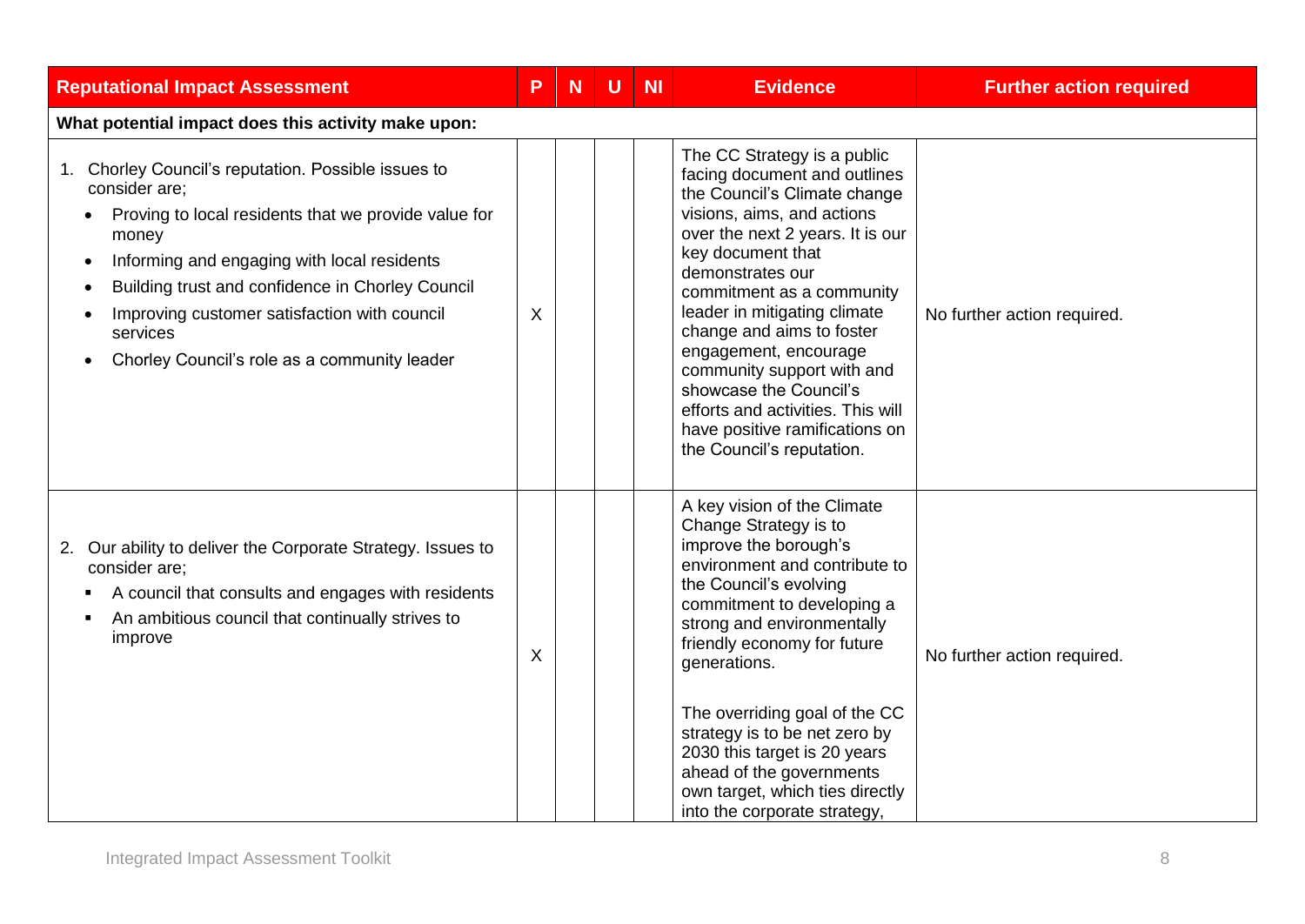| <b>Reputational Impact Assessment</b> |  | P N U N | <b>Evidence</b>                                                                             | <b>Further action required</b> |
|---------------------------------------|--|---------|---------------------------------------------------------------------------------------------|--------------------------------|
|                                       |  |         | whilst the Council work to<br>improve the environment<br>ahead of government set<br>targets |                                |

| <b>Sustainability Impact Assessment</b>                                                                                                                                                                                                                               | P | N | U | <b>NI</b> | <b>Evidence</b>                                                                                                                                                                                                                                                                                                                                                                                                                                                 | <b>Further action required</b> |  |  |  |  |
|-----------------------------------------------------------------------------------------------------------------------------------------------------------------------------------------------------------------------------------------------------------------------|---|---|---|-----------|-----------------------------------------------------------------------------------------------------------------------------------------------------------------------------------------------------------------------------------------------------------------------------------------------------------------------------------------------------------------------------------------------------------------------------------------------------------------|--------------------------------|--|--|--|--|
| What potential impact does this activity make upon:                                                                                                                                                                                                                   |   |   |   |           |                                                                                                                                                                                                                                                                                                                                                                                                                                                                 |                                |  |  |  |  |
| The effective protection of Chorley's environment. Possible<br>issues to consider are;<br>Limiting waste generation & encouraging recycling<br>Limiting factors that contribute to climate change<br>Protection of and improving access to the natural<br>environment | P |   |   |           | This strategy is the key<br>document for the Council<br>relating to the work and<br>actions for the mitigation of<br>climate change and the<br>protection of the environment.<br>The CC strategy specifically<br>seeks to improve and protect<br>Chorley's environment with<br>specific strategic themes<br>relating to each of the key area<br>impacted by climate change<br>including nature and<br>biodiversity, waste and<br>recycling and planning policy. | No further action required.    |  |  |  |  |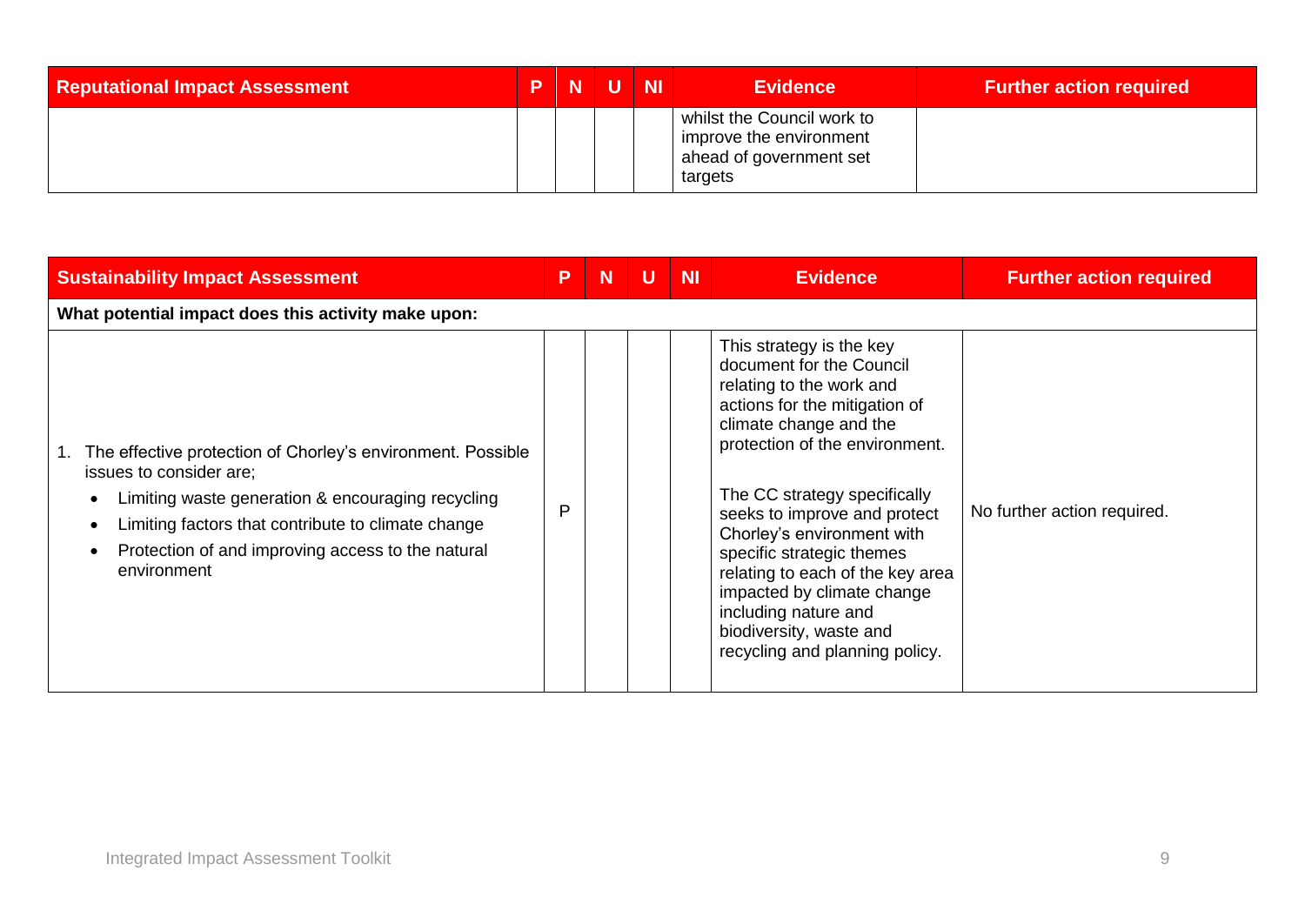| <b>Sustainability Impact Assessment</b>                                                                                                                                                                                                                                                                                                             | P | N | U | <b>NI</b> | <b>Evidence</b>                                                                                                                                                                                                                                                                                                                                                                                                                                                                  | <b>Further action required</b> |
|-----------------------------------------------------------------------------------------------------------------------------------------------------------------------------------------------------------------------------------------------------------------------------------------------------------------------------------------------------|---|---|---|-----------|----------------------------------------------------------------------------------------------------------------------------------------------------------------------------------------------------------------------------------------------------------------------------------------------------------------------------------------------------------------------------------------------------------------------------------------------------------------------------------|--------------------------------|
| Prudent usage of natural resources. Possible issues to<br>2.<br>consider are:<br>Limiting use of non-sustainable energy, water, minerals<br>and materials<br>Reducing the need to travel and encouraging walking,<br>cycling and low carbon modes of travel                                                                                         | P |   |   |           | This strategy is the key<br>document for the Council<br>relating to the work and<br>actions for the mitigation of<br>climate change and the<br>protection of the environment.<br>The CC strategy specifically<br>seeks to improve and protect<br>Chorley's environment with<br>specific strategic themes<br>relating to each of the key area<br>impacted by climate change<br>including nature and<br>biodiversity, waste and<br>recycling, sustainable<br>transport and energy. | No further action required.    |
| Social progress amongst all of Chorley's communities.<br>3.<br>Possible issues to consider are;<br>Opportunities for education and information<br>Provision of appropriate and sustainable housing<br>Reduced fear of crime and community safety<br>Access to cultural and leisure facilities<br>Encouraging engagement and supporting volunteering |   |   |   |           | Two strategic theme within the<br>CC strategy are community<br>and communication. With the<br>social progress of Chorley in a<br>sustainable way being a key<br>priority which runs throughout<br>the strategy<br>Specific actions include;<br>community and school<br>education, lobby government<br>for sustainable housing policy,<br>formation of business and<br>community networking groups                                                                                | No further action required.    |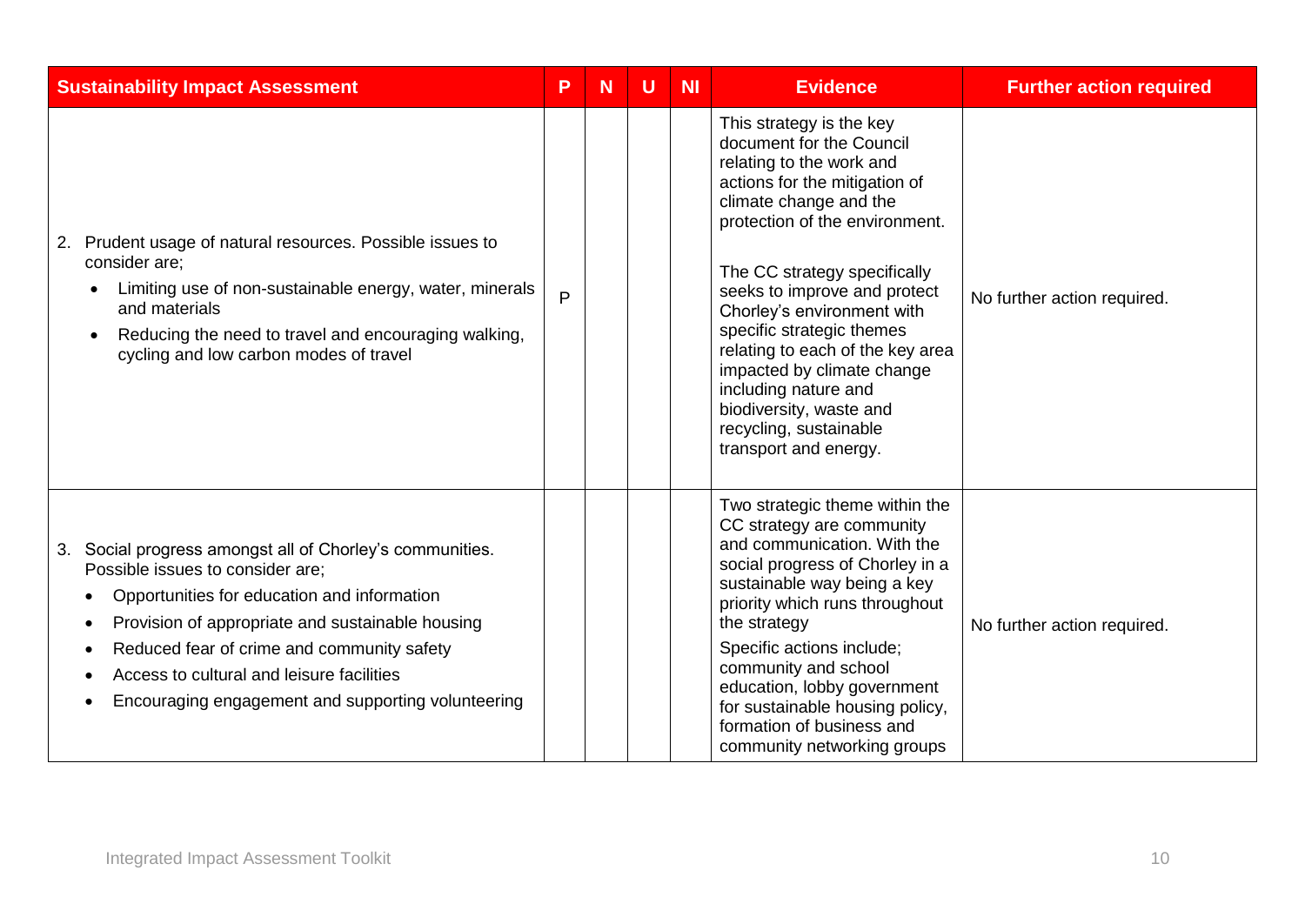| <b>Sustainability Impact Assessment</b>                                                                                                                                                                                                                                                                       | P | N | U | <b>NI</b> | <b>Evidence</b>                                                                                                                                                                                                                                                                                                                                                                                                                                                                                                                                                                                                                        | <b>Further action required</b> |
|---------------------------------------------------------------------------------------------------------------------------------------------------------------------------------------------------------------------------------------------------------------------------------------------------------------|---|---|---|-----------|----------------------------------------------------------------------------------------------------------------------------------------------------------------------------------------------------------------------------------------------------------------------------------------------------------------------------------------------------------------------------------------------------------------------------------------------------------------------------------------------------------------------------------------------------------------------------------------------------------------------------------------|--------------------------------|
| 4. A vibrant local economy in Chorley. Possible issues to<br>consider are;<br>Supporting better quality jobs and developing the skills<br>of local residents<br>Supporting local business by procuring goods and<br>services locally<br>Strengthening links with public, private and third sector<br>partners |   |   |   |           | A key vision of the Climate<br>Change Strategy is to improve<br>the borough's environment<br>and contribute to the Council's<br>evolving commitment to<br>developing a strong and<br>environmentally friendly<br>economy for future<br>generations.<br>This strategy discusses the co-<br>benefits climate mitigation has<br>for the community including<br>job creation, local businesses<br>boosting and healthy lifestyles.<br>The action notes numerous<br>community based actions<br>which support a thriving<br>community including business<br>support, business networking,<br>and a resident hand book of<br>local businesses |                                |

\* this equality strand is covered by the Public Sector Equality Duty in respect of which the s.149 requires only that due regard be paid to the need to eliminate discrimination, harassment or victimisation or other conduct which is prohibited by the Act.

## **Integrated Impact Assessment Action Plan**

If any further actions were identified through the Integrated Impact Assessment then these should be listed in the table below. These should be added to the relevant business/service plan to ensure that any actions are carried out.

| <b>Actions needed following Integrated Impact</b><br><b>Assessment</b> | <b>Start Date</b>           | <b>End Date</b> | <b>Lead Officer</b> |
|------------------------------------------------------------------------|-----------------------------|-----------------|---------------------|
|                                                                        | December 2021 February 2022 |                 | <b>Sally Green</b>  |